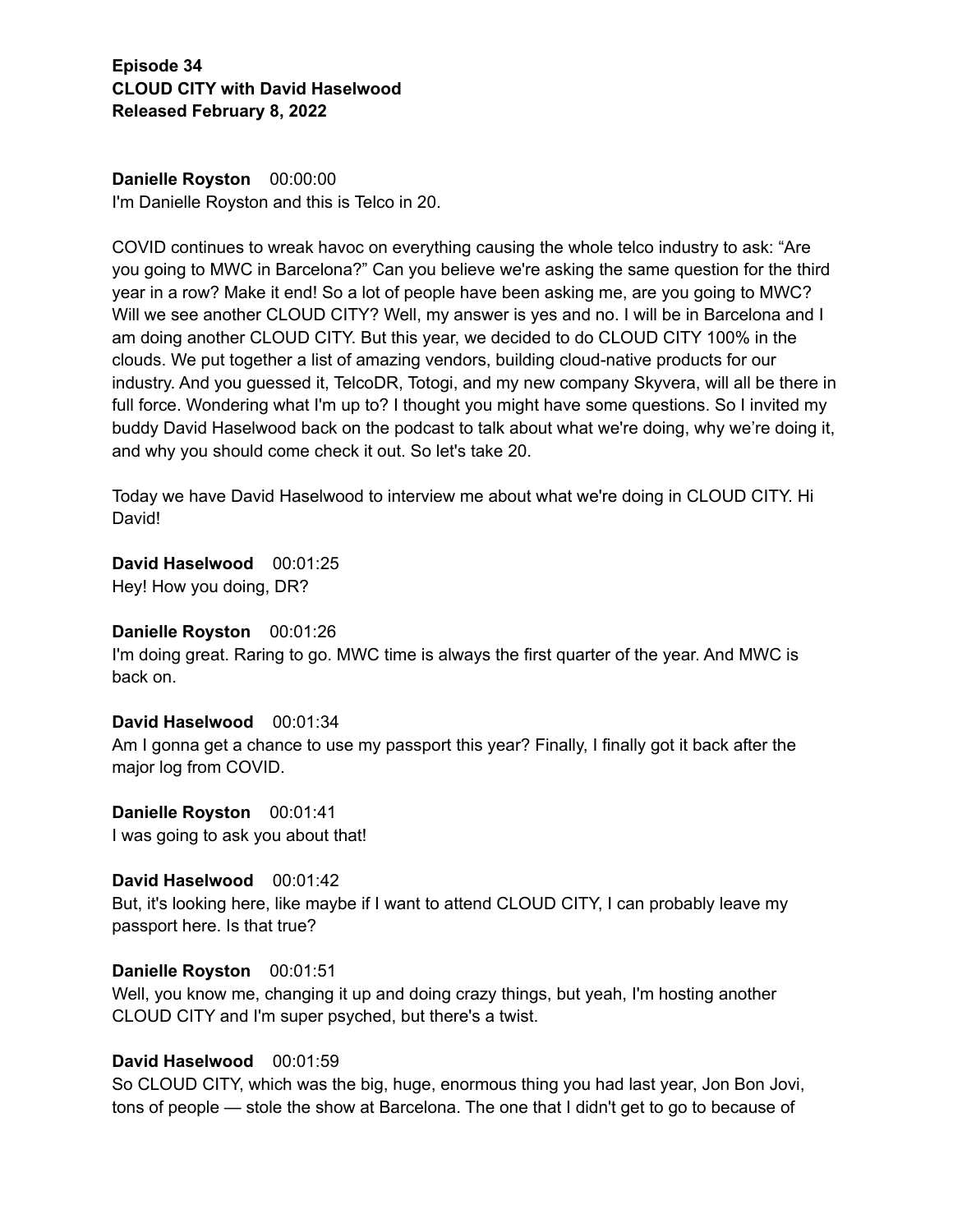COVID and also my passport. So it's CLOUD CITY, but according to what I've seen here in this tweetstorm you put out – it's a virtual form of it? Is that what's going on?

## **Danielle Royston** 00:02:20

Yeah. So, you know, tough decision.. this stupid pandemic. MWC is the biggest show in telco. The one that's in Barcelona usually starts the last Monday in February and last year, '21, because of the pandemic, they shifted it to June. You know all these big vendors bailed, and I quite famously took over the Ericsson space and turned it into CLOUD CITY. And it was a huge physical presence. And as you mentioned, Bon Jovi played and it was amazing. So for '22, they shifted it back to "its regular time" in February. And towards the end of November, this variant of concern, Omicron, was starting to maybe take off. And we were like, "oh, this is going to be another tough year for MWC. Will it happen? Will it be postponed? Who's going to go from an exhibitor perspective?" But then even more importantly, "what about attendees?" And so, we decided – a little bit of a bet. I think it's going to be better to do a virtual CLOUD CITY. You know, the most important thing about MWC is the meetings, and we can meet with more people with a virtual platform. And so that's what we're doing.

## **David Haselwood** 00:03:31

Okay. So CLOUD CITY, if you really kind of boil it down, was a place where you, with TelcoDR and Totogi along with a bunch of other companies that were, I mean, theoretically, maybe even competing with you – didn't you have them all in one place? That's really the essence of CLOUD CITY, right? It was about getting to see people that are moving things to the cloud. That is what the essence of CLOUD CITY is.

## **Danielle Royston** 00:03:54

You know, I've been this sort of lone loud voice in telco about the public cloud being this megatrend. And we took over the Ericsson space, 65,000 square feet; 6,000 meters, super huge. We're like, how are we going to fill it? At that time, I was a startup. You and I joked that maybe I should put a tennis court. You know, get Rafa Nadal to play with us. And one idea we had was, well, there's a lot of vendors out there, startups, some more established players that have made the move / are making the move to the public cloud. They're starting to work with AWS, GCP and Azure. And we're like, we could create a community, an Army if you will. And I do call them the CLOUD CITY Army. The army of vendors, even competitors to my business, Totogi, invite them in and make it part of this movement. And I think we actually had a huge impact. We got 750 articles written about us and CLOUD CITY. And I think it's been such a movement that even at MWC 22, they now have a whole theme dedicated to the cloud. They call it CloudNet and that's never happened before. And I think without CLOUD CITY 21, that wouldn't have happened. We really brought it to the forefront. So it was awesome. Yeah.

**David Haselwood** 00:05:06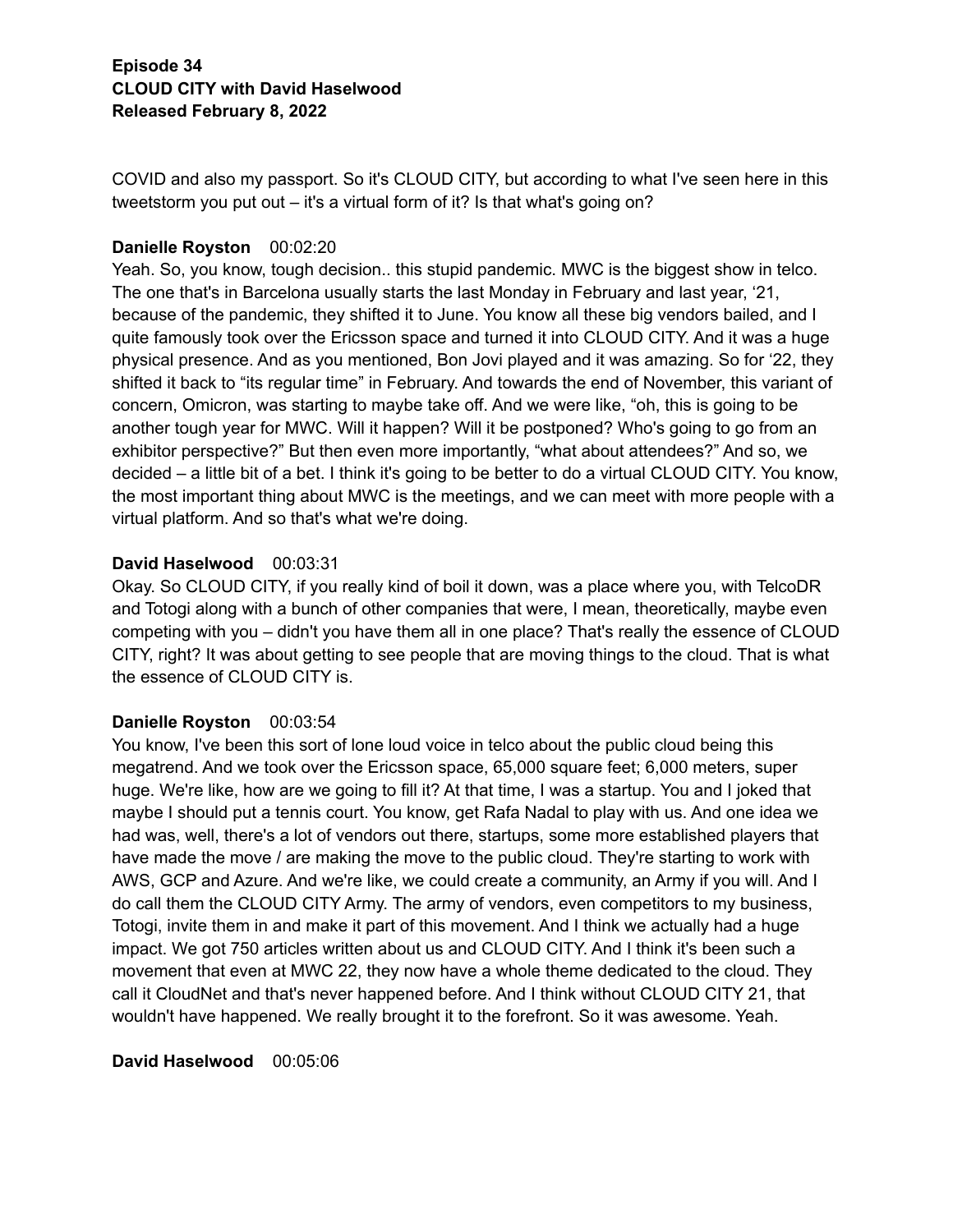Didn't some people that were vendors, again, these are people that you have no connection to you just trying to bring them all together. Didn't some people sign some big deals? Some pretty big business came out of that.

## **Danielle Royston** 00:05:15

Yeah. And certainly you use MWC to fill your sales funnel. You get prospects and you work that the rest of the year, but a lot of people had some things pop out of the bottom of that funnel. We had Wavemax, which is a company here in Austin, sign an \$80-million joint venture deal, which is probably the biggest deal I heard of. There were lots of pictures on social media of other vendors, signing deals with telcos that were there, small deals and big deals. I mean, MWC is a deal-making show and deals were made in CLOUD CITY. And so, yeah, it was super beneficial. I think last year we had just shy of 30 vendors in our booth. We had a limited amount of space. And so we filled up the slots, but what's so great about virtual CLOUD CITY is it's in the cloud. And, so it's unlimited and we're trying to get about the same number of vendors. But, if other vendors are listening to this podcast and hear about CLOUD CITY and want to participate, it's really easy for us to add their logo to our website and turn on a little stand or a booth for them in our platform.

## **David Haselwood** 00:06:14

They can just, right now, if they heard this or saw your tweet, they can still sign up and be a vendor?

# **Danielle Royston** 00:06:18

They'd need to get their ass in gear, but yeah. Right? Like, I mean, if they have stuff ready to go.. We've designed it in a way that you can participate if you're going to MWC and if you're not. Both for attendees and for exhibitors. You know, virtual experiences kind of suck, and we're really trying to push the envelope on how do we make it great? And, why do people go to big trade shows and what are they looking to do? Obviously the networking piece is very difficult to replicate virtually, but I think the other big thing you do is you'd go visit a lot of stands and you walk the halls and your feet hurt and you're super tired and you're traversing the Fira in Barcelona, which is massive. And so, we're like, okay, how can we bring that experience onto a virtual platform of an attendee who's shopping for cloud-native tools in telco? How do we make that experience great for them? And so that's the genesis of the idea and what we're trying to do this year.

## **David Haselwood** 00:07:14

You know I got to boil things down so my reptilian brain can understand it. So if I imagine what this is going to be like: I am a telco exec and I log in on a day that's convenient to me. I'm either going to MWC, so I'm going to do it before... There's going to be a ton of virtual booths that I can go in, right? That's what you're saying. Probably to have some keynote on there, but they're not going to be a bunch of panels. There's not going to be webinars or anything like that.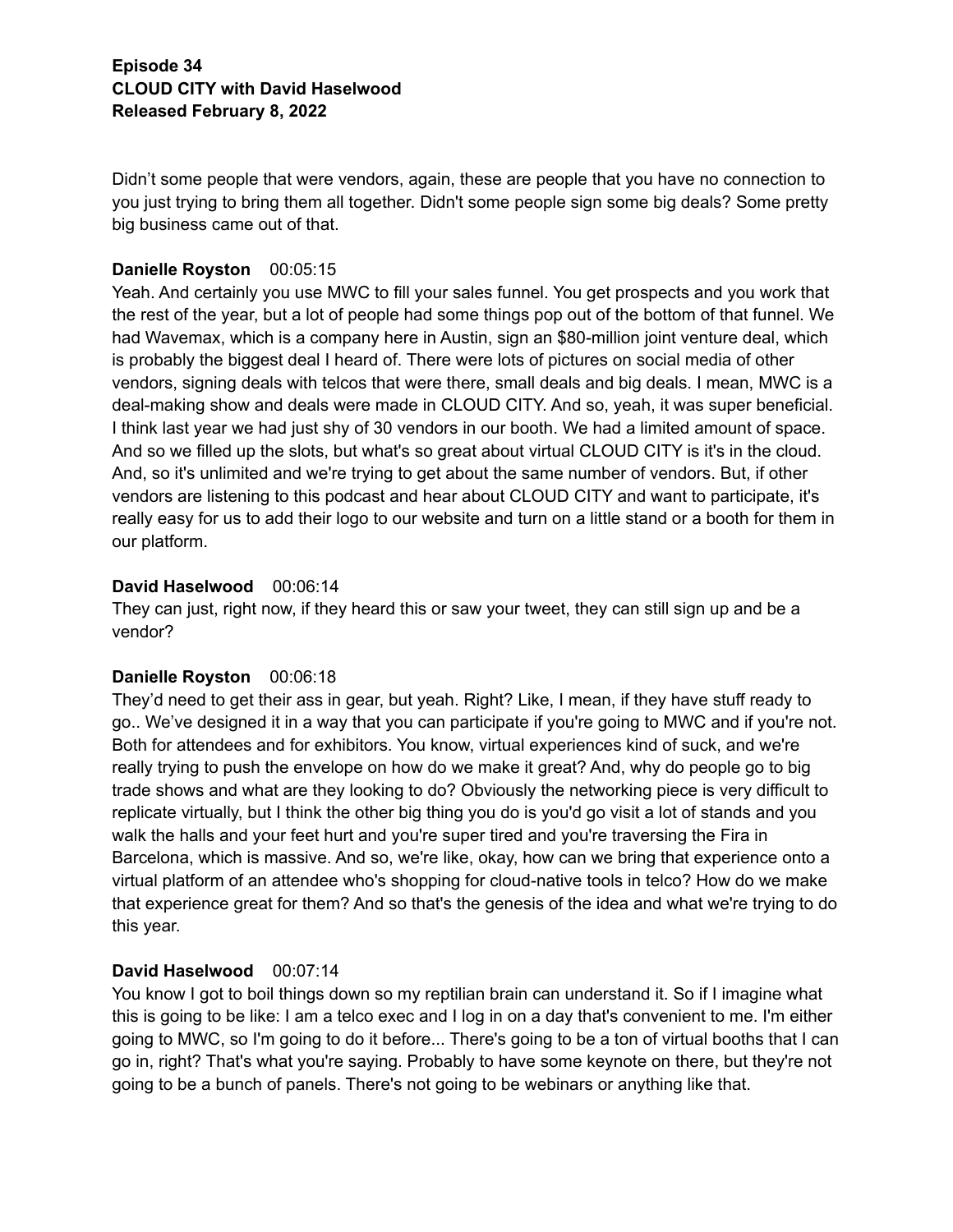**Danielle Royston** 00:07:40

Yeah. It's not school. I'm not running a big content agenda. It really is highlighting the exhibitors.

#### **David Haselwood** 00:07:46

So I can click on one of these vendors. There'll be somebody there manning the virtual booth. I can do a demo right there because it's all in the cloud. I can see how it all works.

**Danielle Royston** 00:07:54 Yep. It's ready to go.

**David Haselwood** 00:07:56 Can I lurk? I mean, people like to lurk in booths, can we virtually lurk?

**Danielle Royston** 00:08:00 People can lurk! Yeah.

**David Haselwood** 00:08:02 Can I just see what's going on?

#### **Danielle Royston** 00:08:03

You can come into their space. They could host a little video, or download a presentation or a product slick or a white paper. You can visit three or four booths or however many, then just lurk. But like you said, yeah, you can book an instant meeting. You can schedule a meeting for the future at a time that's convenient. You can just chat with a rep. Number one, I think the problem with virtual platforms is you feel very lonely. You're like, am I the only one here? And so we're going to really encourage our vendors to be hospitable and welcome people as they come across that threshold and into the booth. And then we have these ways that we can chat with you. We can book an instant meeting, you can book something in the future. And then again, lots of times, like if you want a demo, you've got to like contact sales and negotiate back and forth with ideas. Really just bringing it right then and there, like you would in a show, but you can traverse through so many vendors so quickly and kind of get an idea of what's going on in things that you want to go further with or not.

## **David Haselwood** 00:08:59

Got it. That makes a lot of sense. That sounds really cool. What if I'm a telco exec and I'm just not really sure, and I want to learn more about going to the public cloud.. I mean, are there not gonna be panels, is there gonna be any other information for me out there so I can come up to speed on that?

## **Danielle Royston** 00:09:12

Yeah. So I'm putting together a keynote talk that does a little bit of a vision in terms of why you should move and how you should move. But, then I think a really good destination for a telco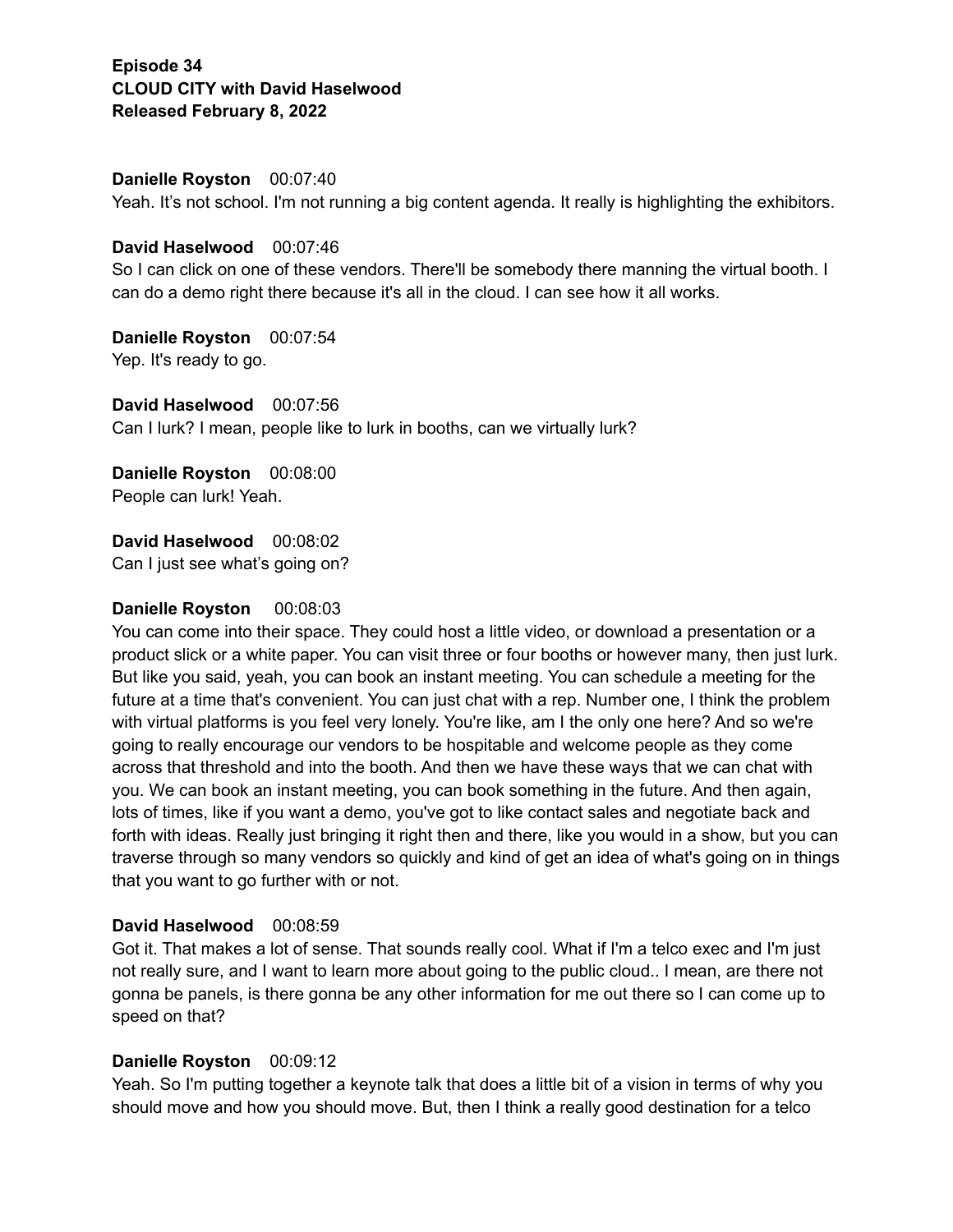exec that's looking to learn more about the public cloud – I think you visit the TelcoDR booth. And so that's my consultancy company that works with telcos to help them create a plan, create the business case; then number 2: actually move stuff, migrate things. And the number 3: I think a really big part of moving to the public cloud is your FinOps, your financial operations around cost optimization of cloud. And I think telcos are just starting to realize, "ooh, we didn't know that it's such a different way to manage cloud." So for people who are learning, TelcoDR's booth is going to be a really great destination. But also just looking through what's out there, who's doing what and with what hyperscaler I think is a big part of it.

## **David Haselwood** 00:10:04

Got it. So something for everyone there. So on your site, vendors can still sign up. Like you said, if they get their act together. How does someone like me – how do I register for it? Does it cost me anything?

## **Danielle Royston** 00:10:15

It's totally free. And so you're going to TelcoDR.com. The very front homepage will redirect you to the registration page. Like I said, it's totally free. The event is running – you'll love this, David, cause you're a nerd like me – It's starting on a palindrome date, which is February 22nd, 2022, which is awesome. And you know what's even better. It's a Tuesday. It's like the date only has twos and it's on a Tuesday. Ha ha ha ha. I'm such a dork. But anyways, so the event starts on the 22nd and runs through the 25th and then we have the weekend and then we're actually going to run it overlapping with MWC a couple of days, Monday, Tuesday, Wednesday. So that's February 28th through March 2nd. And the idea here is if you're going to MWC as an executive and traveling, then you can catch our platform ahead of time. And that's why that week before is open. And then if you're not going to MWC and you have a little bit of FOMO and you want to go check out some booths, the platform's open then as well. And so we're running it for two weeks and then the platform will stay alive on-demand for 30 more days. So it's a really good way for these vendors to put their message out there and hopefully get a lot of leads and get a lot of meetings.

## **David Haselwood** 00:11:30

Let's talk about the elephant in the room. What, what does this mean for you and MWC? Is this a shot across the bow to GSMA or you're really confusing Ericsson on what they're supposed to be doing?

**Danielle Royston** 00:11:43 With my nimble judo strategy?

**David Haselwood** 00:11:45 What should everybody else in the industry take from this?

**Danielle Royston** 00:11:47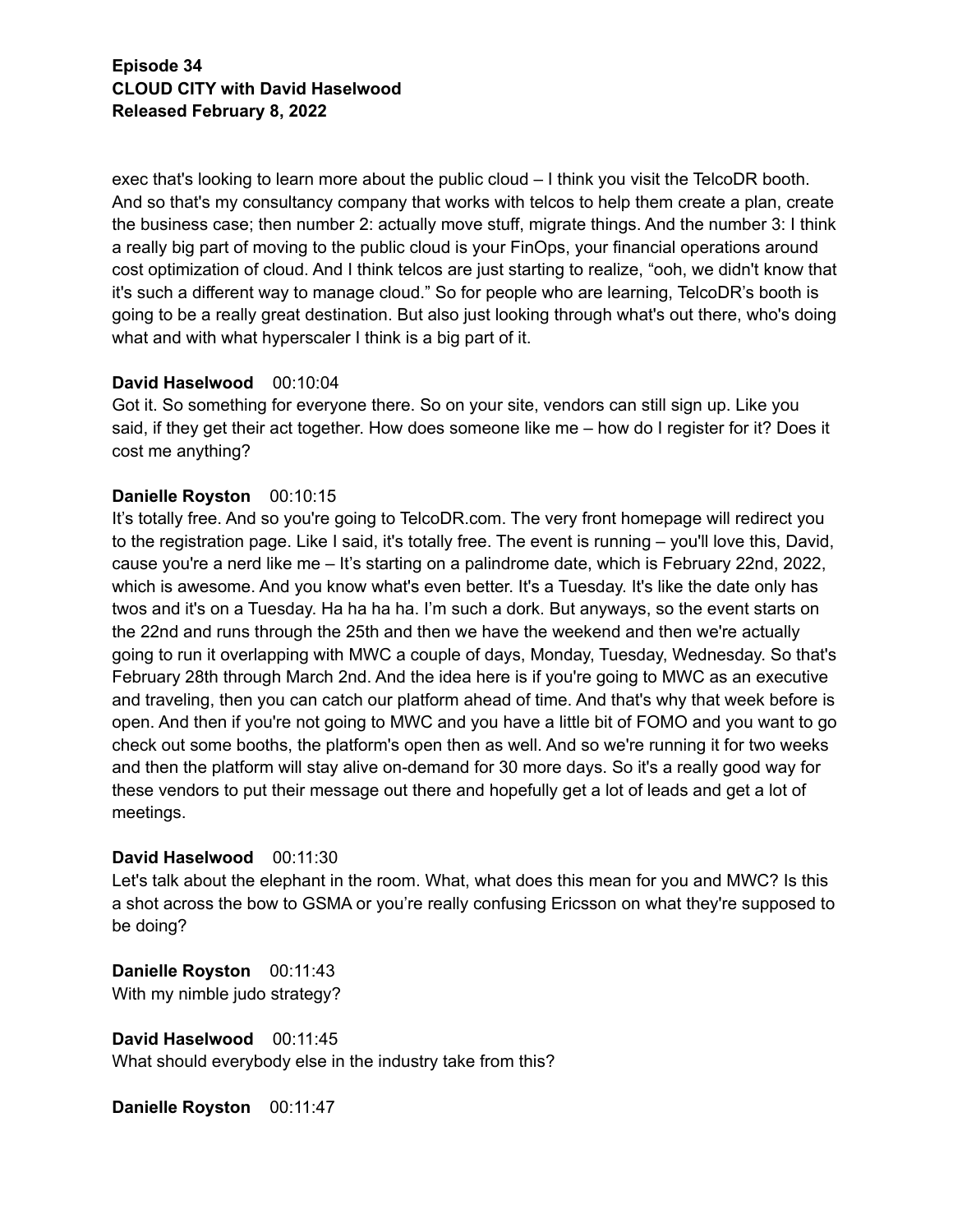I think in a non-pandemic year, I'll be at MWC 22 in a big way. I think Ericsson is planning their return and they are taking their space back. They're probably gonna smudge it, you know, with like a little Sage stick – about what we did. But yeah, I love MWC. It's a deal-making show. It's one of the best shows, I'd say, in the world of all the industries. It's just, I think one of the key parts of that show is the people that go. And I think, you know, when we were looking at Omicron and I was like, what is this going to do? And I think it is safe to travel. It is highly contagious and it's going to be hard for attendees to go. And that's where the value is in the show. It's in the meetings. It's a deal-making show. And if people don't go, then it doesn't matter the size of your booth if no one is there to see it. So that's why we went virtual.

## **David Haselwood** 00:12:38

Yeah. It just affects so many things. It affects schools. I mean, my kids have been in and out of schools with things. It just makes life really, really difficult and way more –

# **Danielle Royston** 00:12:46

I agonized over this decision for months. But I'm doing as much as I can with GSMA and MWC as a virtual participant. We're going to be a featured exhibitor, virtually. I've bought the biggest package I could buy. And I bought it for all three of my companies. And so we're really trying to partner with GSMA and we're like, "We're virtual. We're not going to be there, what can we do?" And this was like the best thing we could do to present ourselves as a company. So we're super excited to do that. Are you going? I'm talking, you know – me and my talks, they're fricking crazy and awesome.

## **David Haselwood** 00:13:19

Are you going? So you're going to be there talking in person.

**Danielle Royston** 00:13:20

Yeah. I'm going to go to Barcelona.

## **David Haselwood** 00:13:23

So, you're going to be there. So everything's good. Everyone's happy. The only people aren't happy are going to be Ericsson... Cause they're going to be confused why no one's going to be there in person this year.

# **Danielle Royston** 00:13:32

Yeah. It sucks to be Ericsson almost always. But so I'm doing a talk as part of the CloudNet track. It's on Wednesday at 11:00 AM. It's two speakers in the panels. I'm the lead off speaker, which means I need to like fricking bring it. So we're working on that talk and it's super exciting. And then I'll be running around MWC, handing out little gifts. So I have little presents. So I hope people can find me. I think I'm recognizable. Maybe I'll wear a sign or something like TelcoDR. But yeah, so I'm talking, we're featured exhibitors. I just don't have a physical presence there. So that's the only difference. And I think looking towards '23, pandemic be damned. I mean,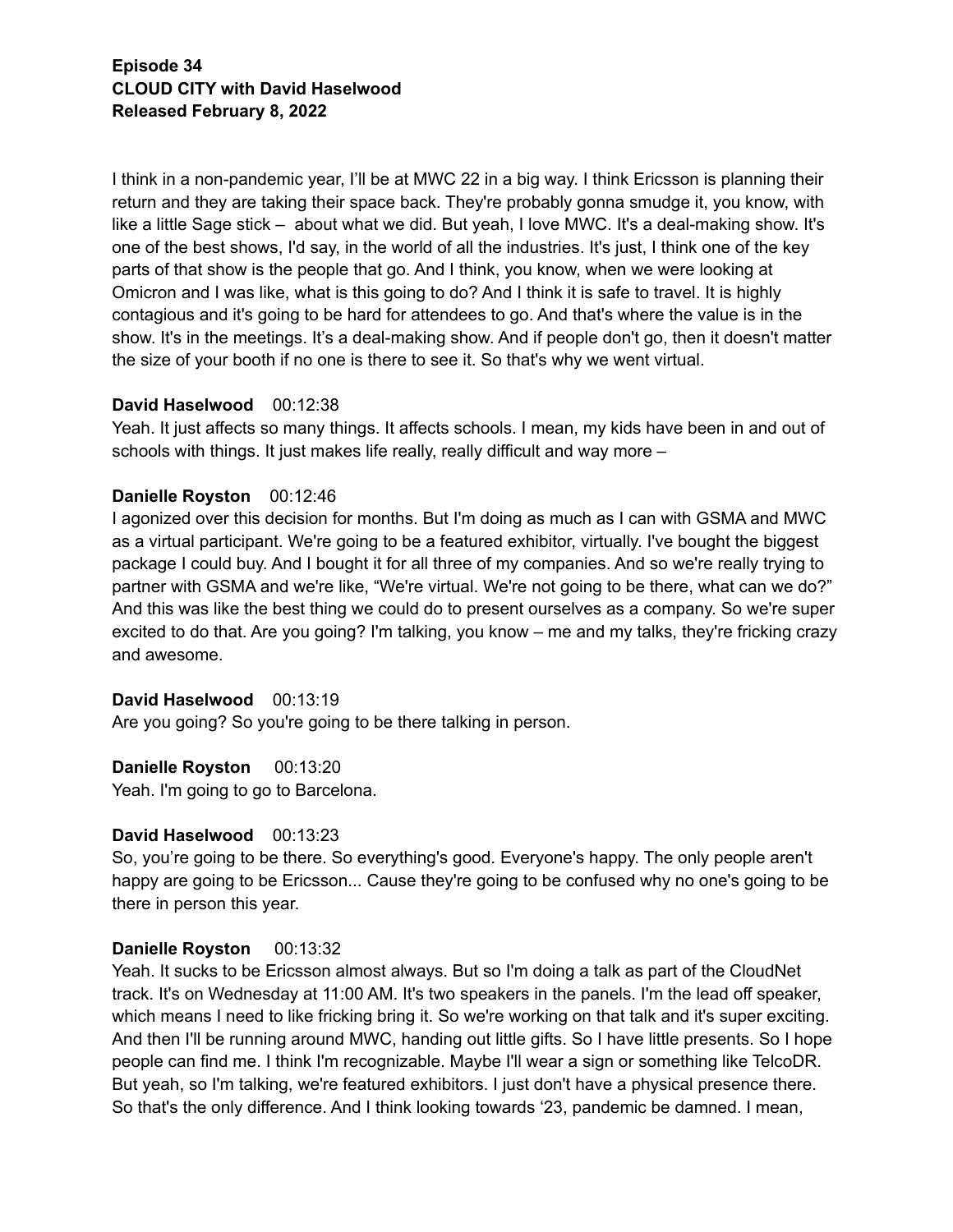hopefully this is the last wave and these restrictions and rules about traveling start to subside. I don't know.

## **David Haselwood** 00:14:16

Okay. So last question I have about this because I really, really want to use my brand new unused passport. What do you think the deal is going to be for '23? Is CLOUD CITY going to come back in its physical form? Is this going to be a new thing where the virtual one, what do you think is going to happen? And what should we be looking for?

## **Danielle Royston** 00:14:32

I don't want people to think that I'm pivoting into virtual only. We're doing it this year, but looking to '23, I'm super hopeful that all this is behind us. Everyone's back, it's back to the big show that it's always been. And I totally would love to see CLOUD CITY erected again. It was so beautiful and amazing. And I think anyone that walked through it was like, "oh, this is such a great experience." And so I hope to bring them back and I'm very hopeful that that will happen.

## **David Haselwood** 00:15:00

That sounds great! I am really excited. I think this virtual program sounds awesome. I get a chance to see all these different vendors all at once, and we'll see. Maybe I'll get a chance to go in 2023.

# **Danielle Royston** 00:15:09

Well, I hope so. I mean, Barcelona is amazing. We love Barcelona. I mean, I'll be honest. I love it in June more than I love it in February, but I think MWC is happening. I'm super psyched. I'm psyched about my CLOUD CITY and my CLOUD CITY army. And I think it's a really great way for people in either case, if you're traveling to MWC catches the week before, scope out some vendors that maybe you wouldn't be able to see or wouldn't have time, this is a really great way to do it from your desk. And then if you're not going to MWC, come visit us and set up a meeting. And I hope everyone checks it out. (Sounds awesome.) As always, David, such a great time talking with you. Thanks for coming onto the podcast.

# **David Haselwood** 00:15:49

Thanks for having me.

## **Danielle Royston** 00:15:50

Stick around because we're ending each podcast with a Telco in 20 takeaway. I have 20 seconds to tell you something you need to know.

You just heard me talk with David Haselwood about our amazing CLOUD CITY plan. We're inviting 30 vendors and more to join us. These are the companies that are using the public cloud, driving the conversation forward and changing the playing field. You gotta come check it out. CLOUD CITY is a virtual event that will take place starting Tuesday, February 22nd through